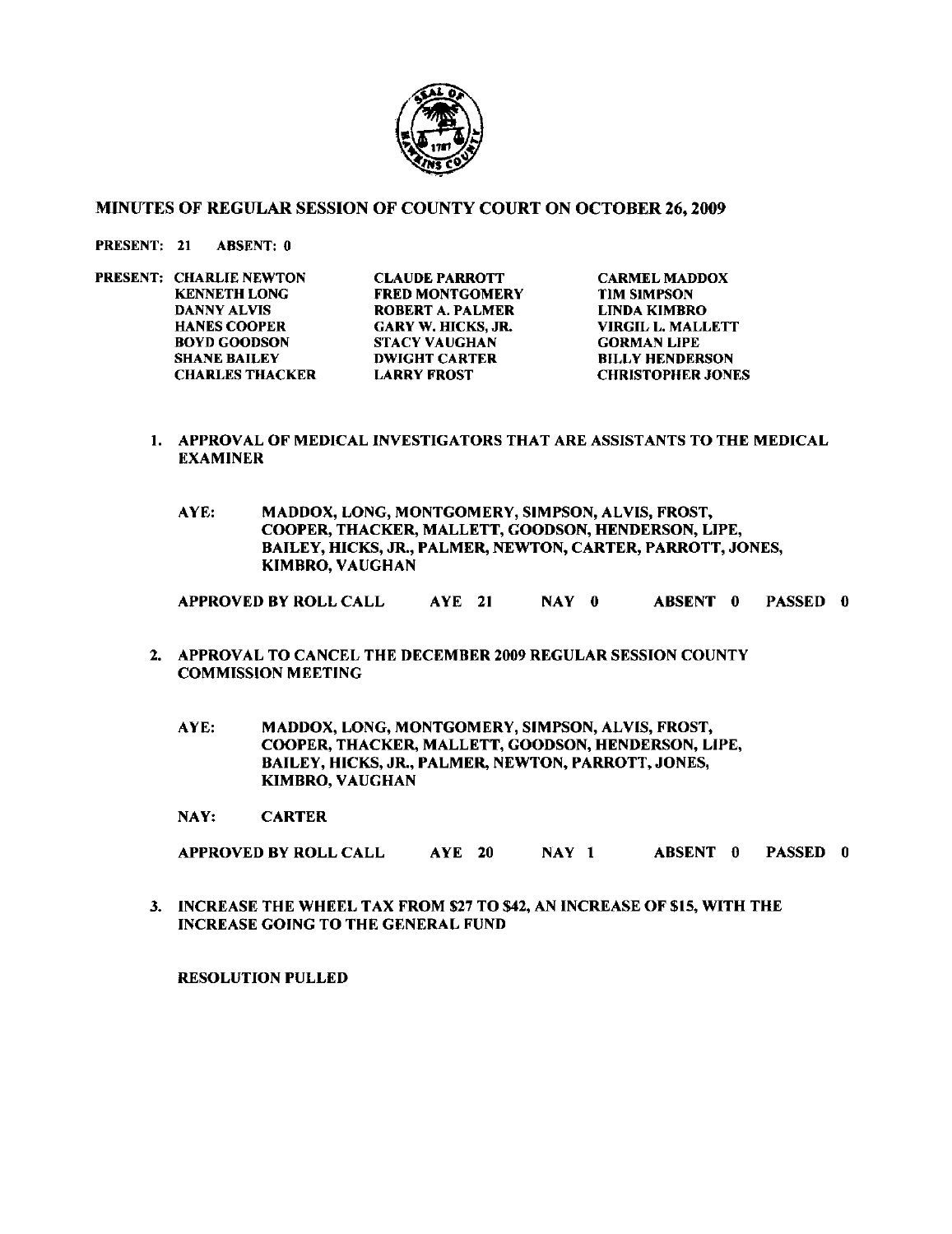- **4.** AUTHORIZING THE NOVATION OF INTEREST RATE SWAP AGREEMENTS HERETOFORE ENTERED INTO BY THE PUBLIC BUILDING AUTHORITY OF SEVIER COUNTY, TENNESSEE FOR THE BENEFIT OF HAWKINS COUNTY, TENNESSEE AND AUTHORIZING THE EXECUTION AND DELIVERY OF DOCUMENTS RELATING TO SUCH NOVATED SWAP AGREEMENTS
	- AYE: MADDOX, LONG, MONTGOMERY, SIMPSON, KIMBRO, FROST, COOPER, THACKER, MALLETT, GOODSON, HENDERSON, LIPE, BAILEY, HICKS, JR., PALMER, NEWTON, CARTER, PARROTT, JONES, VAUGHAN

NAY: ALVlS

APPROVED BY ROLL CALL AYE **20** NAY **I** ABSENT **0** PASSED **0** 

- **5.** BUDGET AMENDMENT GENERAL FUND
	- AYE: MADDOX, LONG, MONTGOMERY, SIMPSON, KIMBRO, FROST, COOPER, THACKER, MALLETT, GOODSON, HENDERSON, LIPE, BAILEY, HICKS, *JR.,* PALMER, NEWTON, CARTER, PARROTT, JONES, VAUGHAN
	- NAY: ALVIS

APPROVED BY ROLL CALL AYE **20** NAY 1 ABSENT **0** PASSED **0** 

- **6.** GENERAL PURPOSE SCHOOL FUND BUDGET AMENDMENT
	- AYE: MADDOX, LONG, MONTGOMERY, SIMPSON, ALVIS, FROST, COOPER, THACKER, MALLETT, GOODSON, HENDERSON, LIPE, BAILEY, HICKS, *JR.,* PALMER, NEWTON, CARTER, PARROTT, JONES, KIMBRO, VAUGHAN

APPROVED BY ROLL CALL AYE **21** NAY **0** ABSENT **0** PASSED **0** 

**7.** FEDERAL PROJECTS FUND BUDGET AMENDMENT

AYE: MADDOX, LONG, MONTGOMERY, SIMPSON, ALVIS, FROST, COOPER, THACKER, MALLETT, GOODSON, HENDERSON, LIPE, BAILEY, HICKS, **JR,** PALMER, NEWTON, CARTER, PARROTT, JONES, KIMBRO, VAUGHAN

APPROVED BY ROLL CALL AYE **21** NAY **0** ABSENT **0** PASSED **0**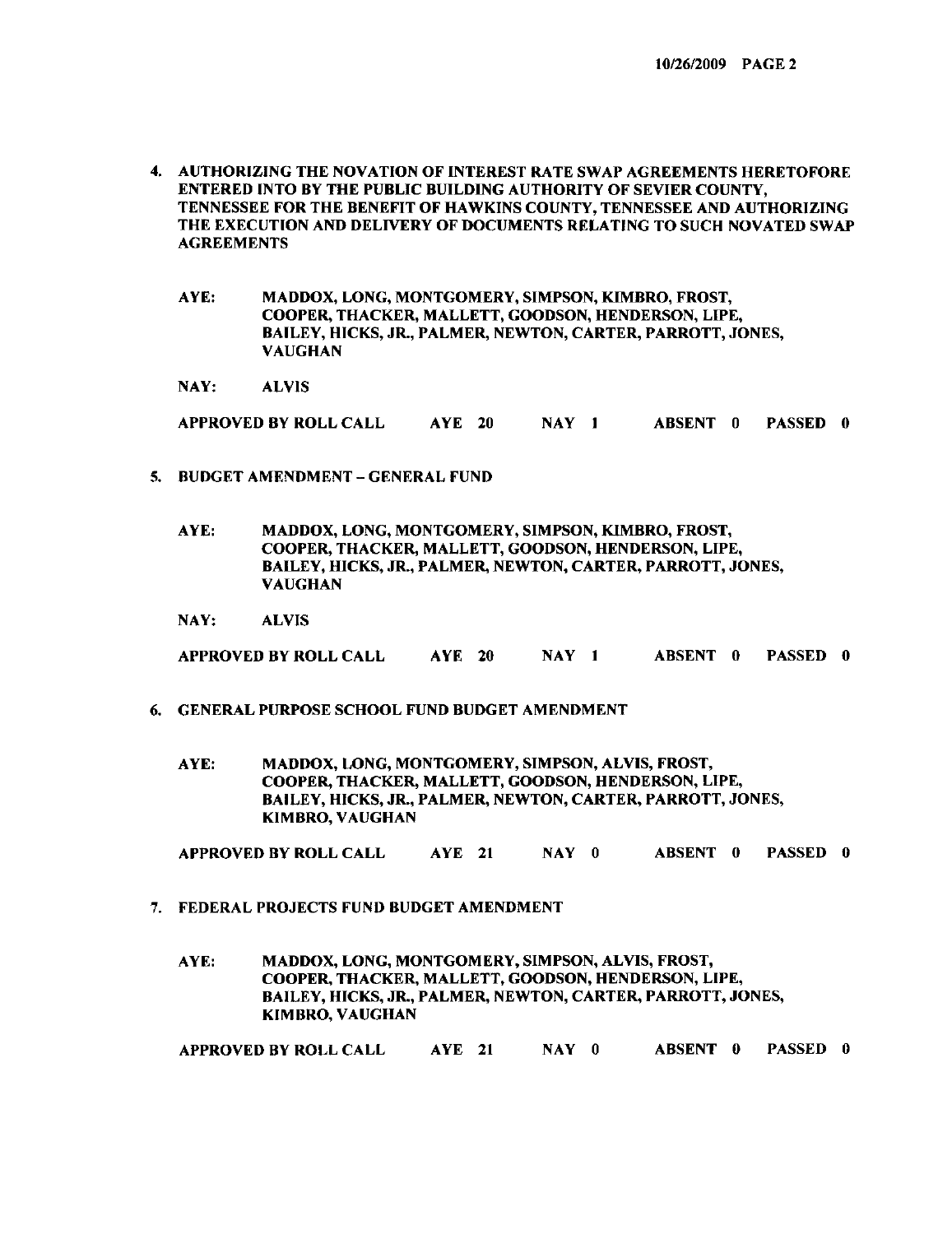- **8.** SCHOOL TRANSPORTATION **FUND** BUDGET AMENDMENT
	- AYE: MADDOX, LONG, MONTGOMERY, SIMPSON, ALVIS, FROST, COOPER, THACKER, MALLETT, COODSON, HENDERSON, I.IPE, BAILEY. HICKS, JR., PALMER, NEWTON, CARTER, PARROTT, JONES, KIMBRO, VAUGHAN

APPROVED BY ROLL CALL AYE **21** NAY **0** ABSENT **0** PASSED **0** 

- **9.** APPROVAL OF NOTARY PUBLICS
	- AYE: MADDOX, LONG, MONTGOMERY, SIMPSON, ALVIS, FROST, COOPER, THACKER, MALLETT, GOODSON, HENDERSON, LIPE, BAILEY, HICKS. JR., PALMER. NEWTON, CARTER, PARROTT, JONES, KIMBRO, VAUGHAN

APPROVED BY ROLL CALL AYE **21** NAY **0** ABSENT **0** PASSED **0** 

*MOTION TOSUSPEND RULES* - *OUT OF ORDER RESOLUTION2009/10/01 AUTHORIZING LOANAGREEMENT BETWEEN HA WKINS COUNTY AND THE TENNESSEE STATE SCHOOL BOARD AUTHORITY* 

*A YE: MADDOX, LONG, MONTGOMERY, SIMPSON, AL VIS, FROST, COOPER, THACKER, MALLETT, GOODSON, HENDERSON, LIPE, BAILEY, HICKS, JR., PALMER, NEWTON, CARTER, PARROTT, JONES, KIMBRO, VAUGHAN* 

*APPROVEDBY ROLL CALL AYE 2I NAY 0 ABSENT 0 PASSED 0* 

OUT OF ORDER RESOLL'TION **2009/10/01-** AL'THORIZIN(; A LOAN UNDER A LOAN AGREEMENT RETWEEN HAWKINS COUNTY. TENNESSEE. AND THE TENNESSEE STATE SCHOOL BOND AUTHORITY IN AN AGGREGATE PRINCIPAL AMOUNT OF NOT TO EXCEED **\$2,640,000** DOLLARS (TWO MILLION SIX HUNDRED FORTY THOUSAND AND **001100** DOLLARS) AND THE EXECUTION AND DELIVERY OF THE LOAN AGREEMENT AND OTHER DOCUMENTS RELATING TO SAID BORROWING; AND PROVIDING FOR THE APPLICATION OF THE PROCEEDS OF SAID BORROWING AND THE PAYMENT OF THE COUNTY'S OBLIGATIONS UNDER THE LOAN AGREEMENT

AYE: MADDOX, LONG, MONTGOMERY, SIMPSON, ALVIS, FROST, COOPER, THACKER, MALLETT, GOODSON, HENDERSON, LIPE, BAILEY, HICKS, **JR.,** PALMER, NEWTON, KIMBRO, PARROTT, JONES, VAUGHAN

ABSENT: CARTER

| APPROVED BY ROLL CALL |  |  | NAY 0 |  |  |  | <b>ABSENT 1 PASSED 0</b> |  |
|-----------------------|--|--|-------|--|--|--|--------------------------|--|
|-----------------------|--|--|-------|--|--|--|--------------------------|--|